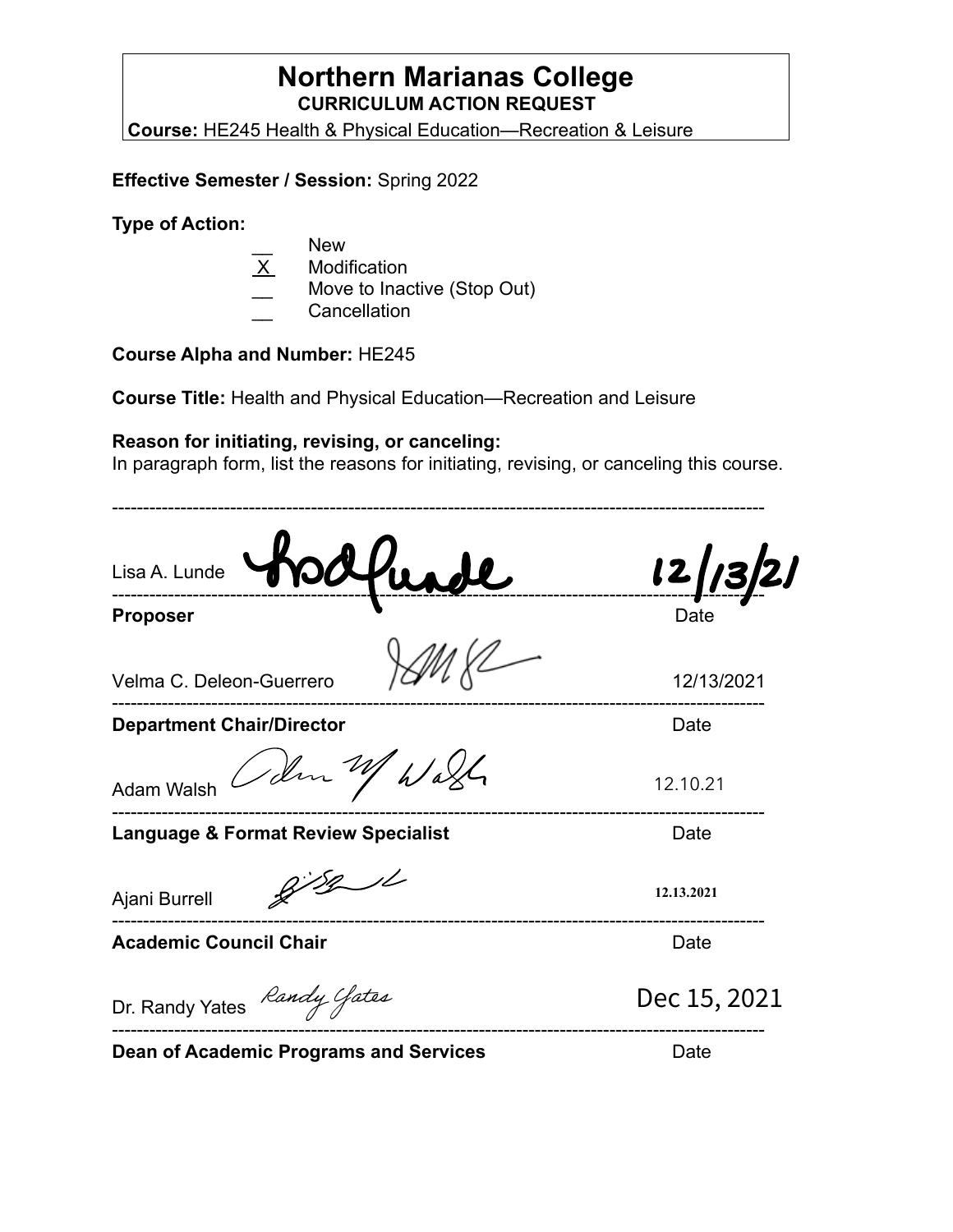## **Northern Marianas College Page: 2 Course Guide**

**Course:** HE245 Health & Physical Education—Recreation & Leisure

#### **1. Department**

Science, Mathematics, Health, and Athletics

#### **2. Purpose**

HE 245 will explore one of the top industries of the 21st century—recreation and leisure. As we explore this amazing profession, students will gain an understanding of the many facets of the recreation and leisure field, its impact on both themselves and the community, as well as the professional field of recreation.

#### **3. Description**

## **A. Required/Recommended Textbook(s) and Related Materials**

#### Required:

Tapps, T.N., & Wells M.S. (2019). Introduction to Recreation and Leisure. Third edition. Champaign, IL

#### Recommended:

Hurd, A.R., Anderson D.M, & Mainieri T.L. (2021). Kraus' Recreation and Leisure in Modern Society. Twelfth edition. Burlington, MA

#### **B. Contact Hours**

- **1. Lecture:** 3 per week / 45 per semester
- **2. Lab:** None
- **3. Other:** None

#### **C. Credits**

- **1. Number:** 3
- **2. Type:** Regular Degree Credits

#### **D. Catalogue Course Description**

This course will introduce students to the national education standards set by National Health Education Standards (NHES), the National Association of Sport and Physical Education (NASPE) and the need/importance for teaching and/or incorporating health, nutrition, and physical education in one's daily life. In addition, this course will provide a broad view of one of the top recreation and leisure industries of the 21<sup>st</sup> century as recreation and leisure programs can serve all people 24/7/365 and are part of a global economy. Good health is a major community asset in that it leads to a reduced financial burden on the community. An overview of this diverse profession will allow students to explore the many facets of recreation and leisure, gaining an understanding of it and its impact on the world's economies.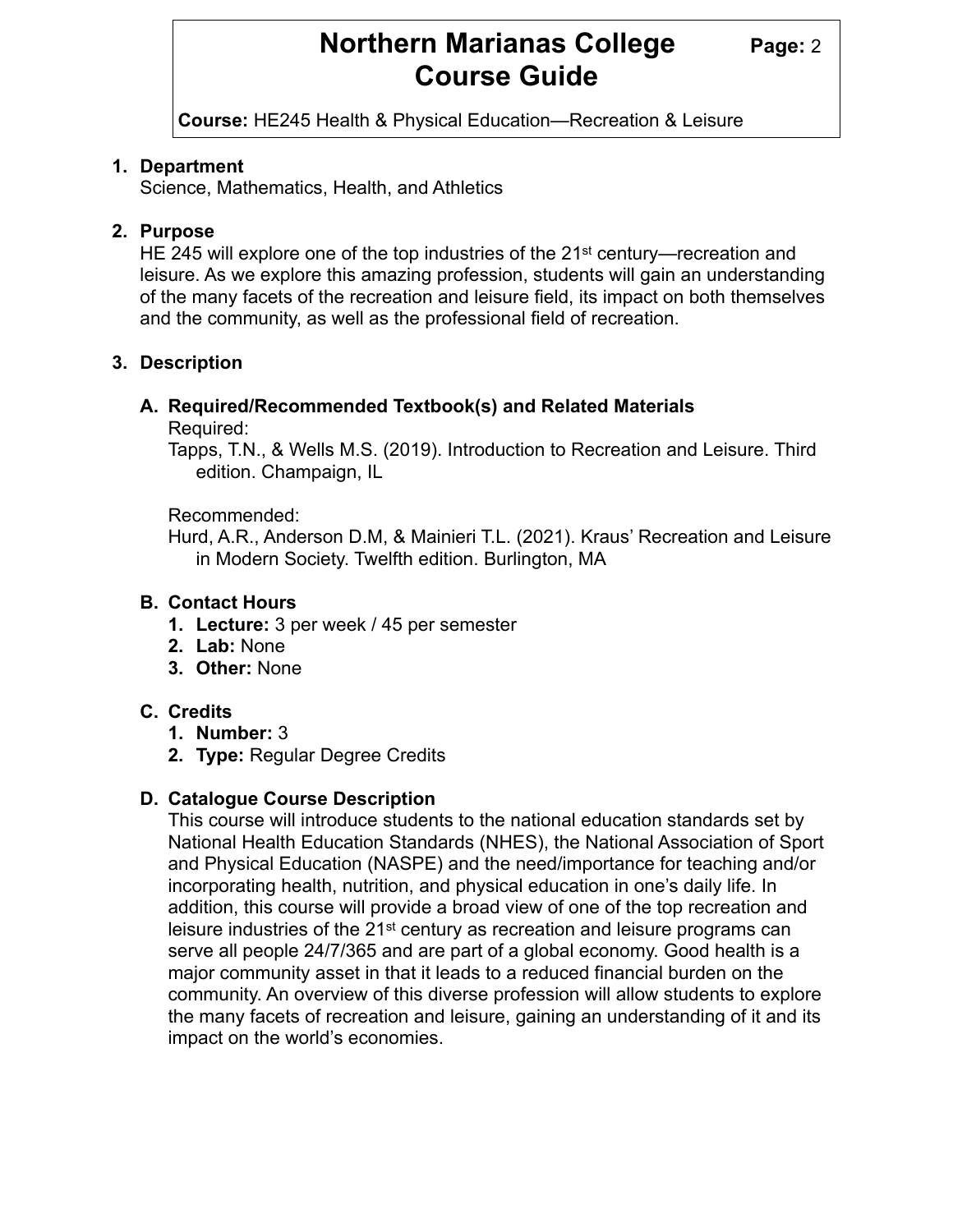## **Northern Marianas College** Page: 3 **Course Guide**

**Course:** HE245 Health & Physical Education—Recreation & Leisure

#### **E. Degree or Certificate Requirements Met by Course**

HE 245 is required for a degree in the liberal arts Health & PE emphasis degree. A passing grade of a "C" or higher in this course is required.

#### **F. Course Activities and Design**

This course will offer a variety of lectures and activities as well as career shadowing all of which would apply to the health, recreation, and physical education fields giving students a wide range of experiences.

#### **4. Course Prerequisite(s); Concurrent Course Enrollment** Prerequisites: HE150

Concurrent Course Enrollment: None

#### **Required English/Mathematics Proficiency Level(s)**

English Placement Level: EN101

Mathematics Placement Level: None

#### **5. Estimated Cost of Course; Instructional Resources Needed**

Cost to the Student: Tuition for a 3-credit hour course and cost of the textbook.

Cost to the College: Instructor's salary.

Instructional resources needed for this course include: white board and markers, projector, photocopied materials, wall charts, various sport equipment (balls, cones, stopwatches, whistles) and library books to be identified by the instructor.

#### **6. Method of Evaluation**

Student grades will be based on assignments, projects, exams, and career shadowing. NMC's grading and attendance policies will be followed.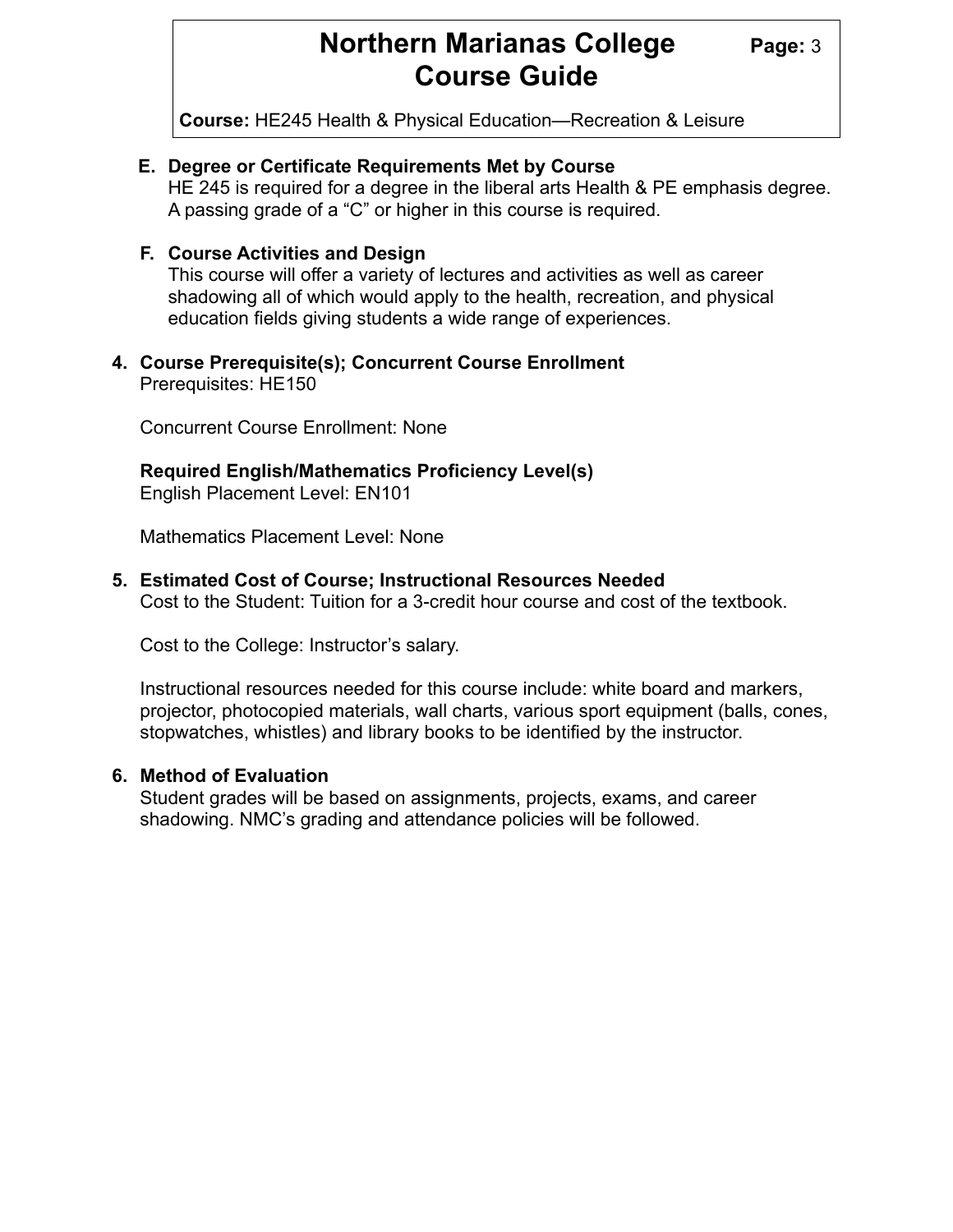## **Northern Marianas College Page: 4 Course Guide**

**Course:** HE245 Health & Physical Education—Recreation & Leisure

#### **7. Course Outline**

This is a topical outline and does not necessarily indicate the sequence in which the material will be presented.

- 1.0 Understanding Nutrition and Diet
	- 1.1 Classes of nutrients and food groups
	- 1.2 Guidelines for dietary health and food packaging labels
- 2.0 Staying Physically Fit
	- 2.1 Developing fitness programs
	- 2.2 Components and benefits
- 3.0 Preventing and Reducing Diseases
- 4.0 Foundations of Reaction and Leisure
	- 4.1 The role that recreation and leisure play in one's life
	- 4.2 History of recreation
	- 4.3 Partnerships with the community
	- 4.4 Special recreation accessibility
- 5.0 Delivering Recreation and Leisure Services
	- 5.1 Therapeutic Recreation/Therapeutic Recreation Specialist (TRS)
	- 5.2 Recreational sports management
	- 5.3 Health, wellness, and quality of life
	- 5.4 Outdoor and adventure recreation
	- 5.5 Arts and culture
	- 5.6 Challenges and trends for the future
- 6.0 The Elementary School Physical Education Program
	- 6.1 Physical fitness testing and the President's Council
	- 6.2 National Heath Education Standards (NHES)
	- 6.3 National Association of Sport and Physical Education (NASPE)
	- 6.4 Games: with and without equipment
	- 6.5 Individual and team sports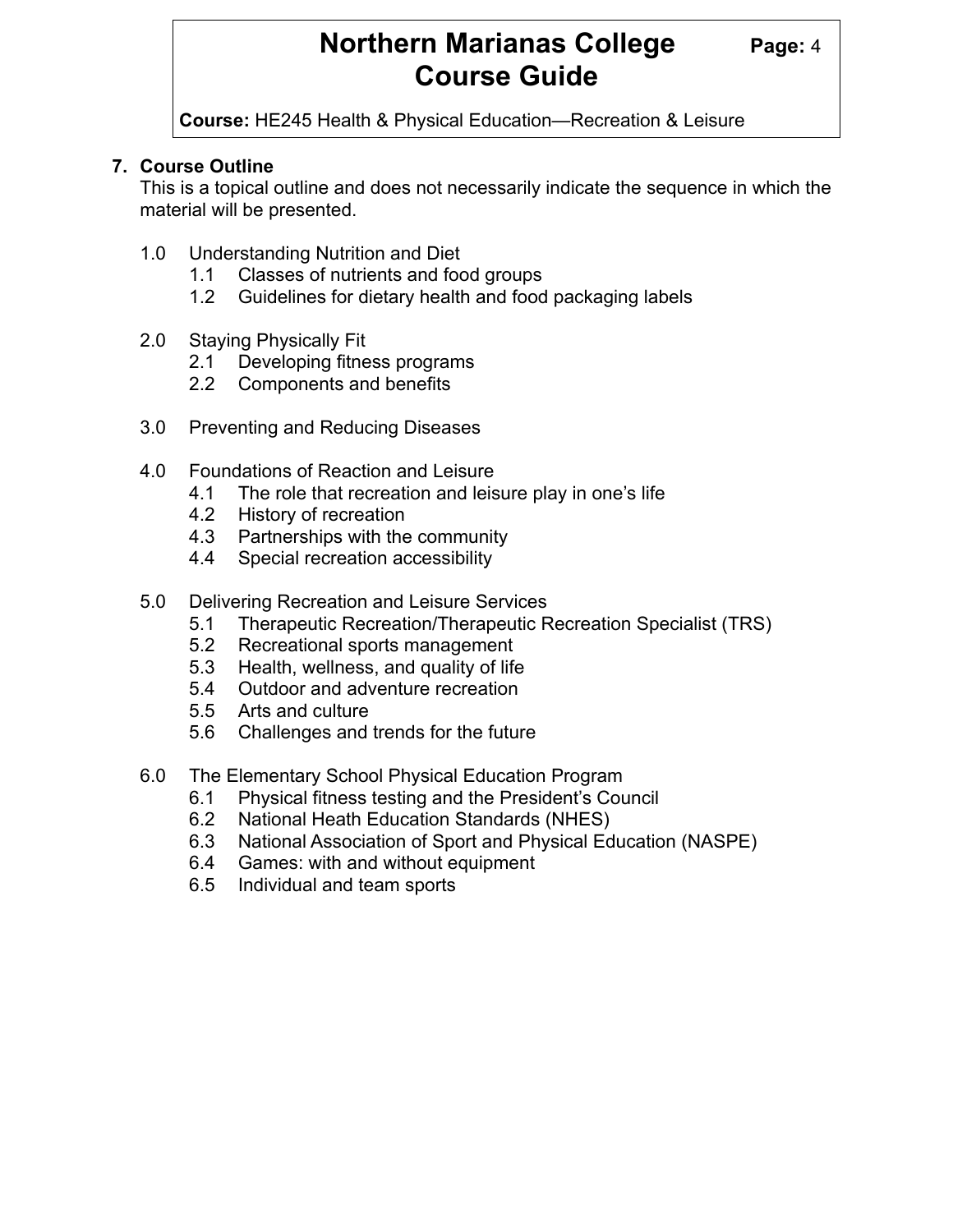# **Northern Marianas College** Page: 5 **Course Guide**

**Course:** HE245 Health & Physical Education—Recreation & Leisure

#### **8. Instructional Goals**

The course will introduce students to:

- 1.0 The importance of practicing healthy lifestyles;
- 2.0 The difference between health and wellness;
- 3.0 The components of health-related fitness;
- 4.0 The value and benefits of recreation and leisure in one's life;
- 5.0 Community resources for recreation and leisure activities;
- 6.0 Leisure and recreation activities appropriate for various ages, genders, socioeconomic levels;
- 7.0 Recreation and leisure as a profession;
- 8.0 Principles to follow for safely supervising those engaged in physical and recreational activities; and
- 9.0 The components, goals, and outcomes for elementary physical education.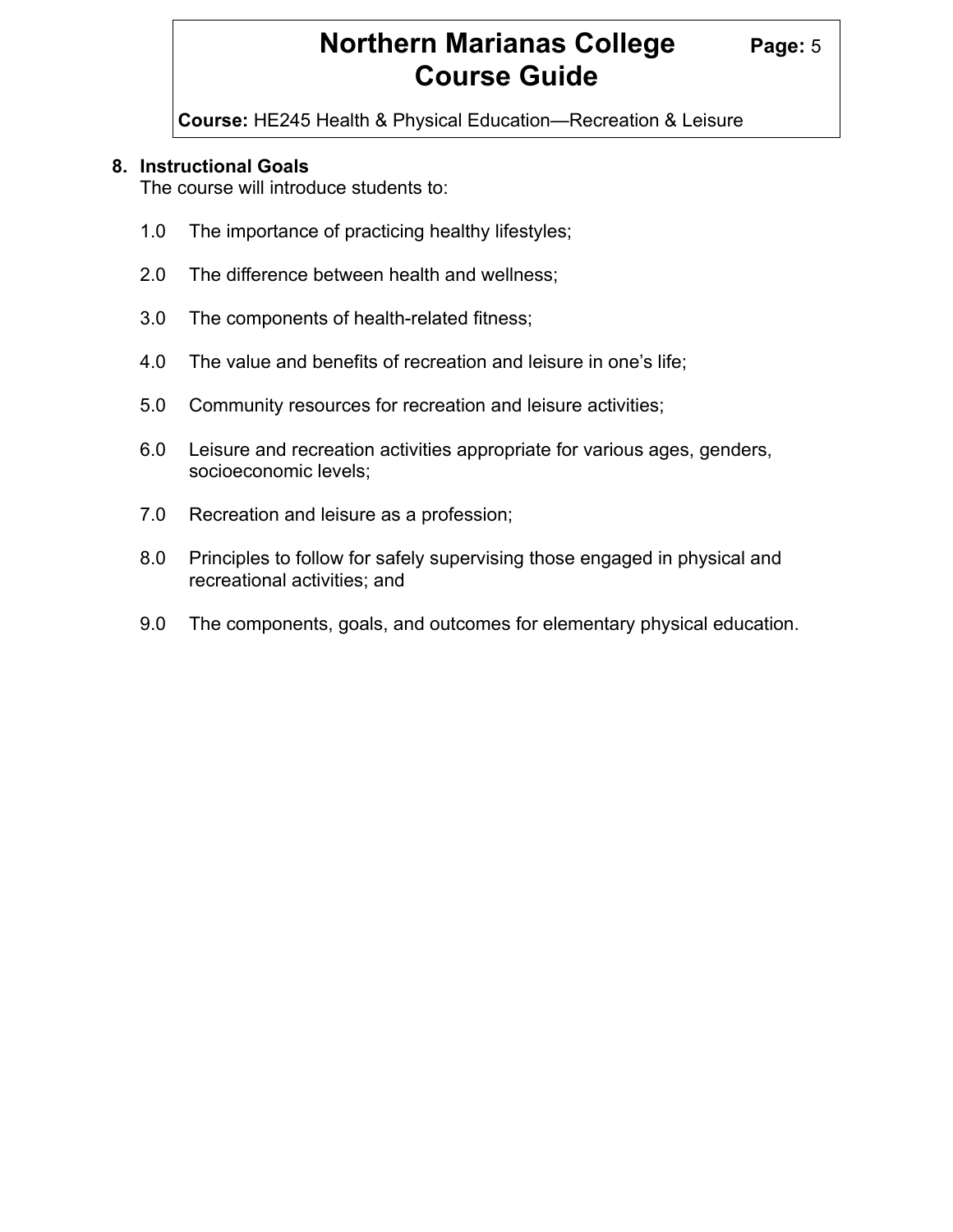# **Northern Marianas College** Page: 6 **Course Guide**

**Course:** HE245 Health & Physical Education—Recreation & Leisure

#### **9. Student Learning Outcomes**

Upon successful completion of this course, students will be able to:

- 1.0 Discuss the importance of practicing healthy lifestyles;
- 2.0 Explain the difference between health and wellness;
- 3.0 Define the components of health-related fitness;
- 4.0 Explain benefits of recreation and leisure in one's life;
- 5.0 Identify community resources for recreation and leisure activities;
- 6.0 Design/Plan leisure and recreation activity plans appropriate for various ages, gender, socioeconomic levels;
- 7.0 Identify recreation and leisure professions;
- 8.0 Identify principles to follow for safely supervising those engaged in physical and recreational activities; and
- 9.0 Discuss components of an elementary physical education program.

#### **10. Assessment Measures of Student Learning Outcomes** Assessment of student learning may include, but not be limited to, the following:

- 1.0 Assignments;
- 2.0 Projects; and
- 3.0 Tests.